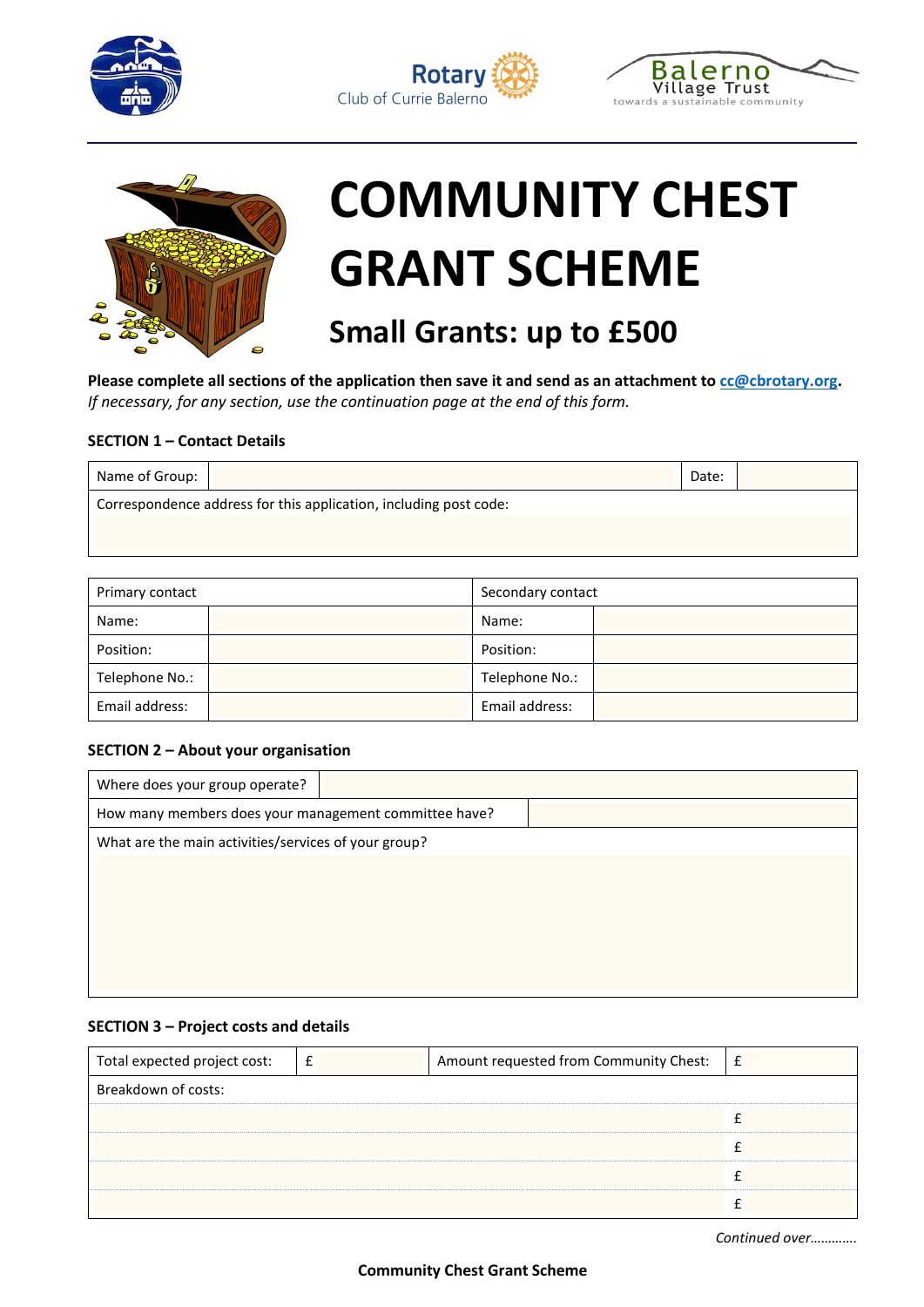





Summary of project:

Benefit of the project to the community:

| Details of other expected funding agreed or applied for: |  |  |  |
|----------------------------------------------------------|--|--|--|
| Source 1:                                                |  |  |  |
| Source 2:                                                |  |  |  |
| Source 3:                                                |  |  |  |
| Source 4:                                                |  |  |  |

### **SECTION 4 – Payment Details**

In the event that this application is successful please state how payment should be made.

| Cheque      |  | <b>BACS</b>          |  |
|-------------|--|----------------------|--|
| Payable to: |  | <b>Account Name:</b> |  |
|             |  | Account No.:         |  |
|             |  | Sort Code:           |  |

### **SECTION 5 - Declaration**

I certify that the information contained in this application is correct, and that I am authorised to submit this application on behalf of the above organisation. I understand that decisions made by the Community Chest Committee are final.

| Name: |  |
|-------|--|
|       |  |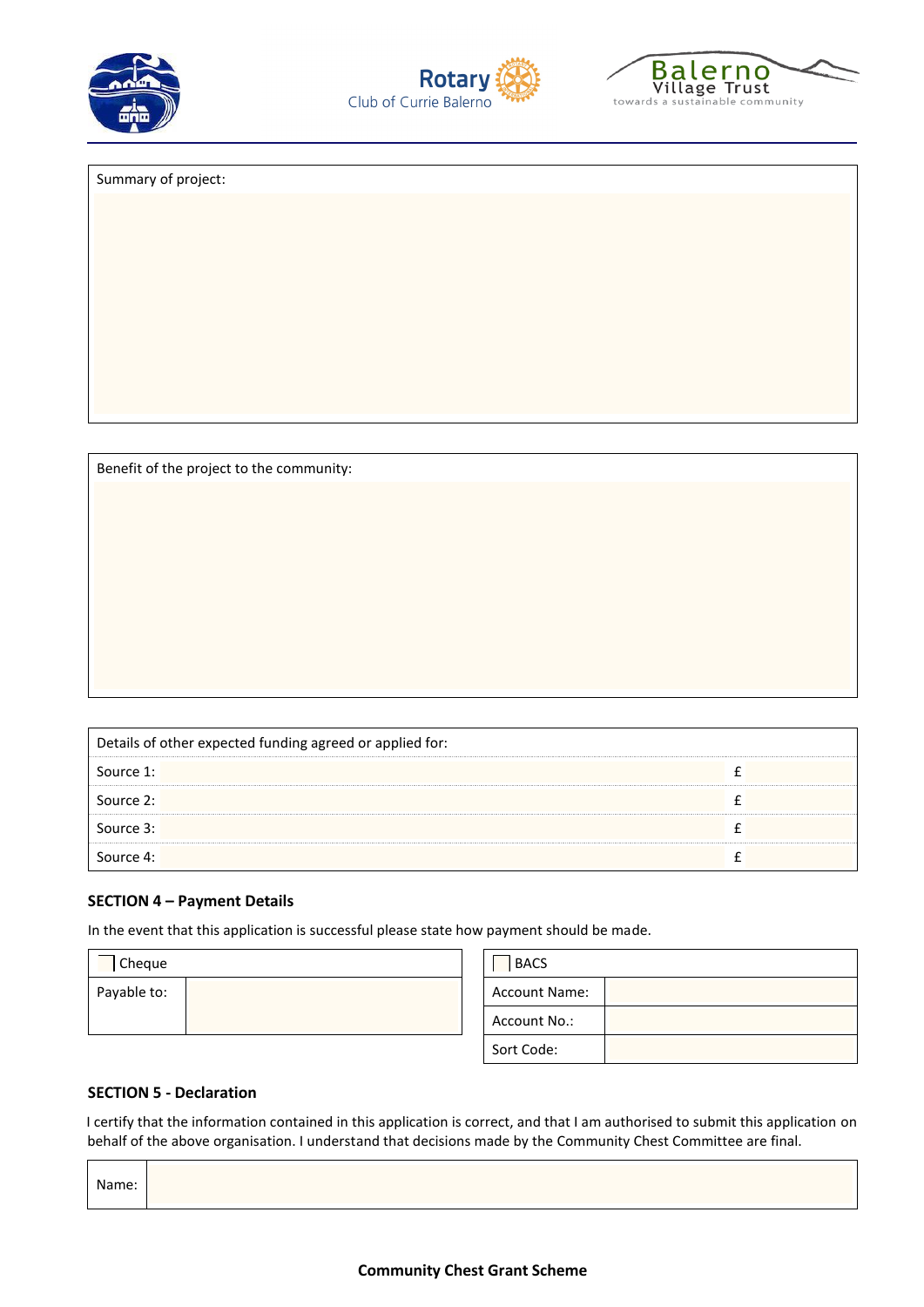





## **CONTINUATION PAGE/ADDITIONAL INFORMATION**